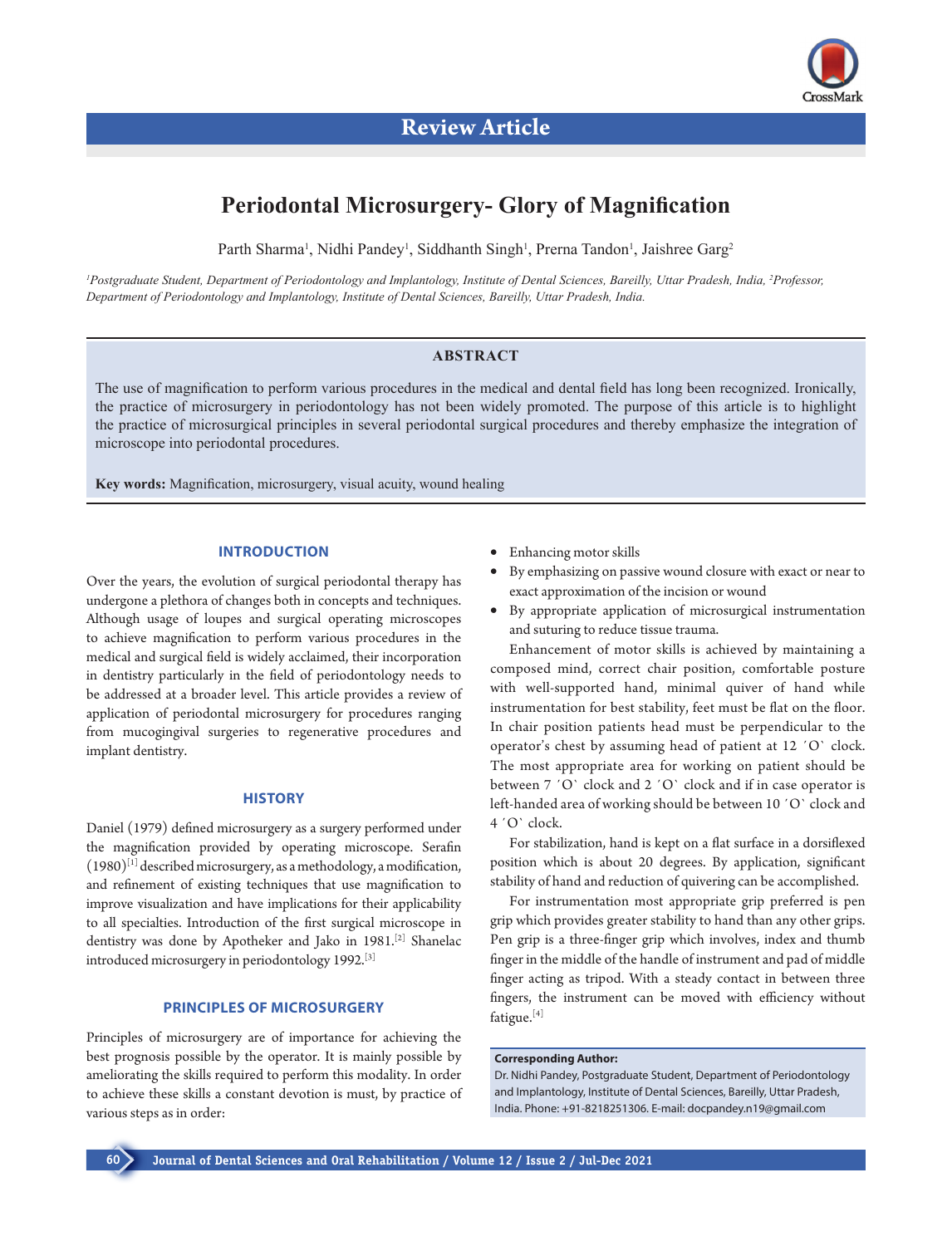# **MICROSURGICALTRIAD**

Three Imperative rudiments which lay down the foundations of the microsurgical triad include magnification, illumination, and micro surgical instruments. All three factors play an equal role in the success of microsurgery.

# **Magnification**

Magnification loupes and operating microscopes are some of the most widely used magnification systems for increasing visual acumen.

#### **Magnifying loupes**

These are one of the most commonly used loupes in dentistry.[5] Based on a system of Keplerian system optics, these loupes constitute dual monocular telescopes with side-by-side lenses. Due to their ability of convergence, these loupes provide a magnified image with stereoscopic properties.[6] These are of three types: simple or single-element loupes [Figure 1], compound loupes, and prism telescopic loupes.

# **Prism telescopic loupes**

One of the most advanced loupe systems available. They help in elongating the path of light through Schmidt or "rooftop" prisms which contain a succession of switchback mirrors amongst the lenses.[7,8] These can yield improved magnification, increased field depth, extended working distance with bigger field of view [Figure2]. It can increase the magnification up to 4 times the original value. Illumination is significantly enhanced via coaxial fibreoptic lighting.



Figure 1: Simple loupes (Adapted from Carranza 13<sup>th</sup> edition)



Figure 2: Prism loupes (Adapted from Jan Lindhe, 6<sup>th</sup> edition)

# **Compound loupes**

These provide supplementary refracting surfaces with multielement lenses by means of intervening air spaces [Figure 3]. To evade unnecessary size and weight, magnification can be augmented by spreading the gap between the lenses. They have the ability to be achromatic and yield a color-correct picture.[8] These should not magnify beyond  $3\times$  as they are ocularly inadequate at this range.

#### **Loupe magnification**

Loupe magnifications vary within a range of 1.5×–10×. Magnifications less than  $2x$  have proven to be less than adequate for microsurgery. Loupes of 5× show the most efficacy for utility in periodontal procedures where magnification is deemed necessary, by supplying effective magnification, field size, and focus depth.

# **Surgical operating microscope**

Surgical microscopes are able to exploit the "Galilean optical principles [Figure 4]." They provide magnification of 4–40× through an intricate system of lenses which allow for stereoscopic vision. These can be mounted on ceilings, floors, or on walls. Clinicians need not worry regarding the weight or sustaining a stabilized field of view as all these aspects are external to the body.



Figure 3: Compound loupes (Adapted from Carranza 13<sup>th</sup> edition)



**Figure 4:** Parts of a surgical microscope. (Adapted from Jan Lindhe, 6th edition)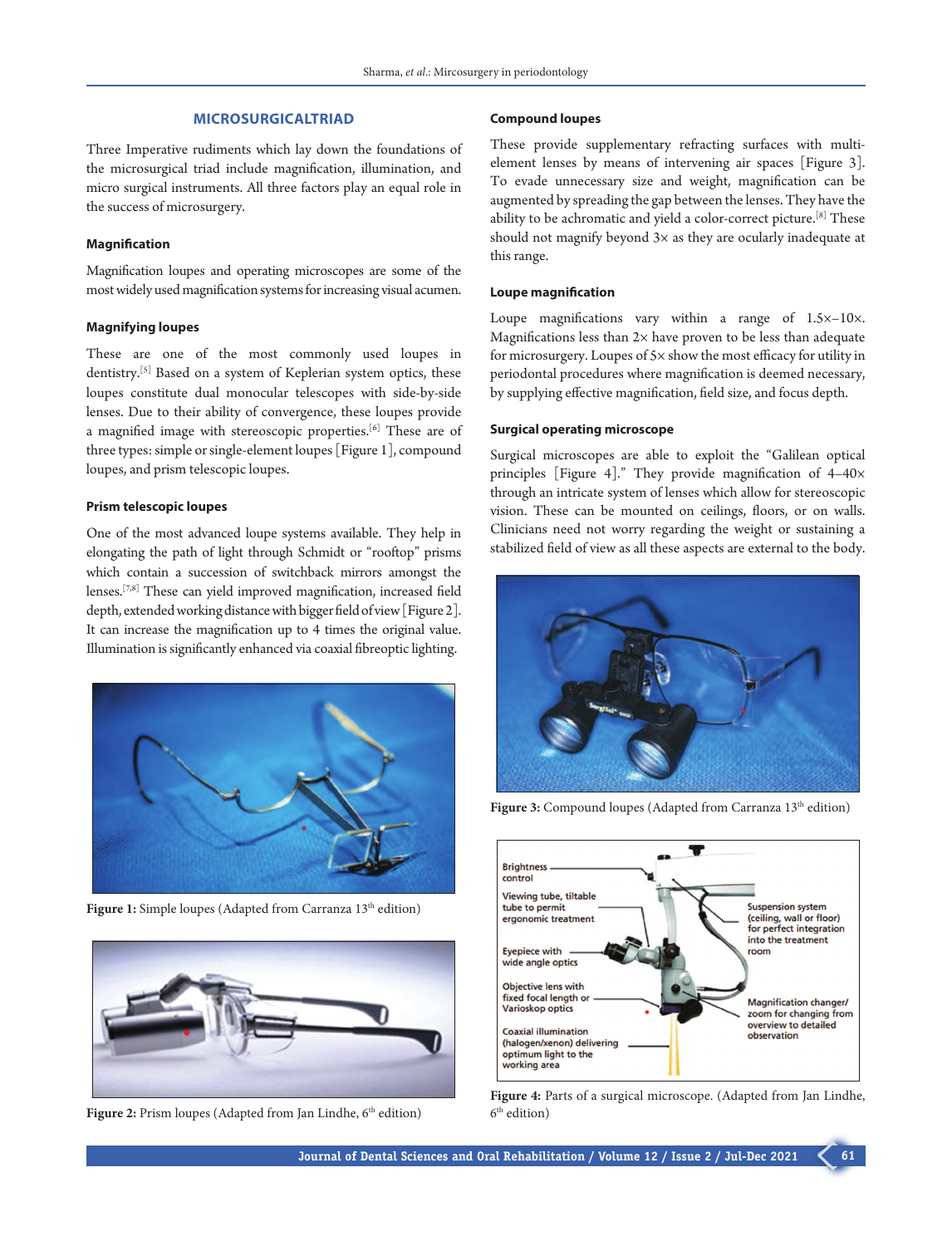Surgical microscopes can provide for both maneuverability and stability.

# **ILLUMINATION**

Lenses must be equipped with antireflective coatings to prevent loss of transmitted light and reduction in brightness due to surface refraction. Loupes and various instruments can be equipped with fiber optic light. This is advantageous in getting rid of debris from deep periodontal pockets. Lamps made up of halogen have been evaluated and are sufficient enough to provide for the finest illumination.[9] Illumination also requires to bear in mind the quality, weight, brightness of the illuminating source with the luxury of directing and focusing the light within the working space.[10]

# **INSTRUMENTS**

Microsurgical instruments are able to make clean incisions and flap closure which provide for wound healing via primary intention. The following are common in a microsurgery kit:

- Knives and scalpel blades
- Micro scissors
- Anatomic and surgical micro forceps
- Micro needle holder
- Micro sutures.



# **BENEFITS OF MICROSCOPES IN PERIODONTICS**

A seasoned and dexterous surgeon will exhibit precision in his work. He can achieve this with planning.

1. Though an accurately placed incision small enough to employ smaller instruments and causing minimal trauma. This aids in improved field exposure and visibility and easy access to calculus. This results in its removal with minimal collateral damage resulting in the preservation of natural root smoothness

2. Re-approximating the incision using thin suture mounted atraumatic needles.

# **ROLE IN PERIODONTOLOGY**

Microsurgery has proven to surpass conventional periodontal surgery not just because of reduction in post-operative morbidity felt amongst the patients undergoing surgical therapy, but also because this modality is able to bestow the clinician with squeaky clean incisions, contiguous wound emplacement, diminished hemorrhage, and minimal trauma at the operating site. Usage of a microscope will enable the clinician to view the operating field with immense clarity and enable them to perform with great precision which can boost the periodontal repair via primary healing and minimal granulation tissue formation.

# **Role in scaling and root planing**

Purging of plaque and calculus from the tooth and root surface is a vital principle for controlling and treating periodontal diseases and a proper visual access of the operating site enhances debridement and helps to deliver a smooth debris-free surface. Kotschyin 2010<sup>[11]</sup> was able to achieve significant root debridement and pocket therapy using microscope holding a magnification power of 15×– 20× combined with kinetic glass bead blasting achieving optimal results. Liao *et al*. [12] utilized surgical microscope for evaluating the effectiveness of magnification in clearing debris around tooth surfaces and noted effective removal of plaque and calculus around periodontally affected teeth after using the microscope.

#### **Role in regeneration**

The usage of barrier membranes, demineralized freeze-dried bone allograft, a combination of barrier membranes and grafts, and enamel matrix derivative have been the most sought out techniques for the treatment of intrabony defects.

Minimally Invasive Surgical Technique (MIST) was first proposed by Cortellini *et al.* in the therapy of intrabony defects.<sup>[13]</sup> Depending upon the morphology of the defect site the approach toward the diseased interdental papilla is decided. The Modified-MIST,<sup>[14]</sup> prevents or prohibits the involvement of the papilla and the palatal flap and recommends only elevation of a minute buccal flap.

Primary closure of the flap was reported in 100% of cases treated with MIST and maintained in 95% of the cases at 1 week in single sites[13,15] and in 100% of the cases in the treatment of multiple sites.<sup>[16]</sup> When applying the M-MIST,<sup>[14]</sup> the reported primary closure was obtained and maintained in 100% of the cases.

#### **Role in papilla reconstruction**

Reconstruction procedures for diseased or defective papilla have proven to be one of the most strenuous procedures for aesthetic correction and this is mainly due to the narrow architecture as well as constrained blood supply to the papilla. Therefore, microsurgery was suggested to overcome these anatomic and biologic obstacles.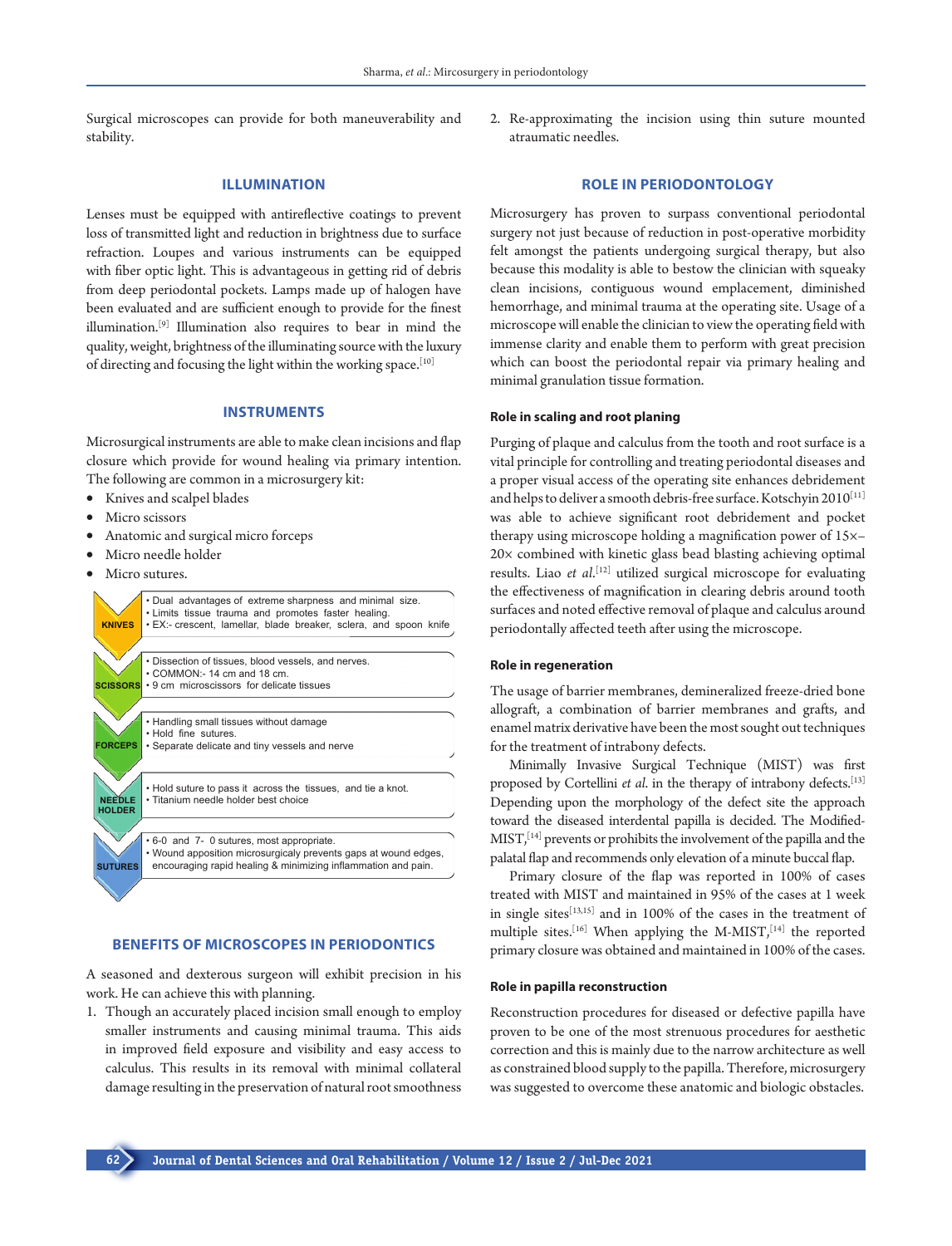Nordland *et al*. in 2008 anticipated the usage of microsurgical instruments and surgical microscopes to the original pouch and tunnel technique.<sup>[17]</sup> This case report presented without the application of vertical releasing incisions onto the soft tissues preventing any chances of obliteration the donor tissue, unnecessary hemorrhage, discomfort and helped in tissue survival. They reported improvements in the interdental space indicating successful regeneration of the interdental papilla using the microsurgical principles.

Burkhardt and Lang have shown superior vascularity and enhanced treatment outcomes with microsurgery.<sup>[18]</sup>

#### **Role in sinus lift**

Deterioration of the subantral bone is common sequelae which occurs due to loss of posterior teeth. Tooth loss leads to reduced occlusal contacts and bone pneumatization. This can be a common complication during delivery of implants which require a stable amount of alveolar bone for the implant to adhere into the socket and allow for unimpeded osseointegration. Incidencesranging from 10% to 44% have been reported wherein due to inadequate amount of bone height has led to the perforation of the sinus by the implant. Steiner in  $2010^{[19]}$  demonstrated a novel method of sinus lift procedure incorporating microsurgery and have observed improved visualization of the sinus membrane, negative risks of perforation allowing for 97% implant rate of success.

#### **Role in root coverage**

Gingival recession is one of the most common complications perceived in the dental clinic. Atraumatic surgery, excellent visualization, and surgeon's dexterity contribute to better root coverage.

Bittencourt *et al*. in 2012 operated on patient requiring recession coverage via soft tissue grafts by utilizing a surgical microscope. On 12 months follow-up, 98% coverage with superior aesthetics was observed in patients who underwent coverage under the guidance of a surgical microscope.[20]

Yadav *et al*. in 2018 utilized a surgical microscope for treating a patient with miller's class 1 recession using the GTR technique. 91.6% mean root coverage was demonstrated which is attributed to the enhanced visualization via the microscope giving a detailed view of the surgical site and the precision with which the procedure was performed.[21]

## **Role in implant**

Microscope can be effective in implant placement. As of yet, there is no evidence reporting reduction of post-operative pain after extraction or placement of implant. However, there are significant observations which report of decreased pain and improved healing due to diminished surgical trauma.

Shanelec in  $2005^{[22]}$  conducted a case series which evaluated usage of microsurgery principles in 100 patients who were in need of extraction of maxillary central incisors, lateral incisors and reported that utilization of microsurgery for placing implants in extraction sockets showed remarkable success.

Minimally invasive implant surgery has come across as an efficient and clinically effective mechanism for the placement of implant. Aided with the digital pre-surgical plan during guided implant surgery has provided significant boost in minimally invasive surgical procedures.[23]

### **CONCLUSION**

Application of microsurgery in periodontology has proven to be a beneficial modality for treating periodontal complications. Although it is a technique-sensitive procedure, the boons of this modality are manifold. Utility of the microscope allows the clinician to practice a precise, effective, and less traumatic procedure which allows for maximum healing and better surgical outcomes. The application of magnification for periodontal surgeries will become a standard treatment protocol in the near future once its precedence is validated worldwide.

#### **REFERENCES**

- 1. Serafin D. Microsurgery: Past, present, and future. Plast Reconstr Surg 1980;66:781-5.
- 2. Apotheker H, Jako GJ. A microscope for use in dentistry. Microsurgery 1981;3:7-10.
- 3. Shanelec D, editor Periodontal Microsurgery, Continuing Education Course. American Academy of Periodontology Annual Meeting; 1992.
- 4. Kang KK, Grover D, Goel V, Kaushal S, Kaur G. Periodontal microsurgery and microsurgical instrumentation: A review. Dent J Adv Stud 2016;4:74-80.
- 5. Newman MG, Takei H, Klokkevold PR, Carranza FA. Carranza's Clinical Periodontology. Amsterdam, Netherlands: Elsevier Health Sciences; 2011.
- 6. Tibbetts LS, Shanelec DA. A review of the principles and practice of periodontal microsurgery. Texas Dent J 2007;124:188-204.
- 7. Shanelec D. Optical principles of loupes. J Calif Dent Assoc 1992;20:25-32.
- 8. Pieptu D, Luchian S. Loupes‐only microsurgery. Microsurgery 2003;23:181-8.
- 9. Burkhardt R, Lang NP. Periodontal plastic microsurgery. In: Lindhe JT, Lang NP, Karring T, editors. Periodontology and Implant Dentistry. Vol. 5. Munksgaard: Blackwell; 2008. p. 1029-42.
- 10. Strassler H, Syme S, Serio F, Kaim J. Enhanced visualization during dental practice using magnification systems. Compend Contin Educ Dent 1998;19:595-8, 600, 2 passim; quiz 12.
- 11. Kotschy P. Optimal root cleaning and microinvasive periodontal pocket surgery with microscope controlled glass bead blasting. Int J Microdent 2010;2:48-55.
- 12. Liao H, Zhang H, Xiang J, Chen G, Cao Z. The effect of the surgical microscope on the outcome of root scaling. Am J Transl Res 2020;12:7199.
- 13. Cortellini P, Tonetti MS. A minimally invasive surgical technique with an enamel matrix derivative in the regenerative treatment of intra‐bony defects: A novel approach to limit morbidity. J Clin Periodontol 2007;34:87-93.
- 14. Cortellini P, Tonetti MS. Improved wound stability with a modified minimally invasive surgical technique in the regenerative